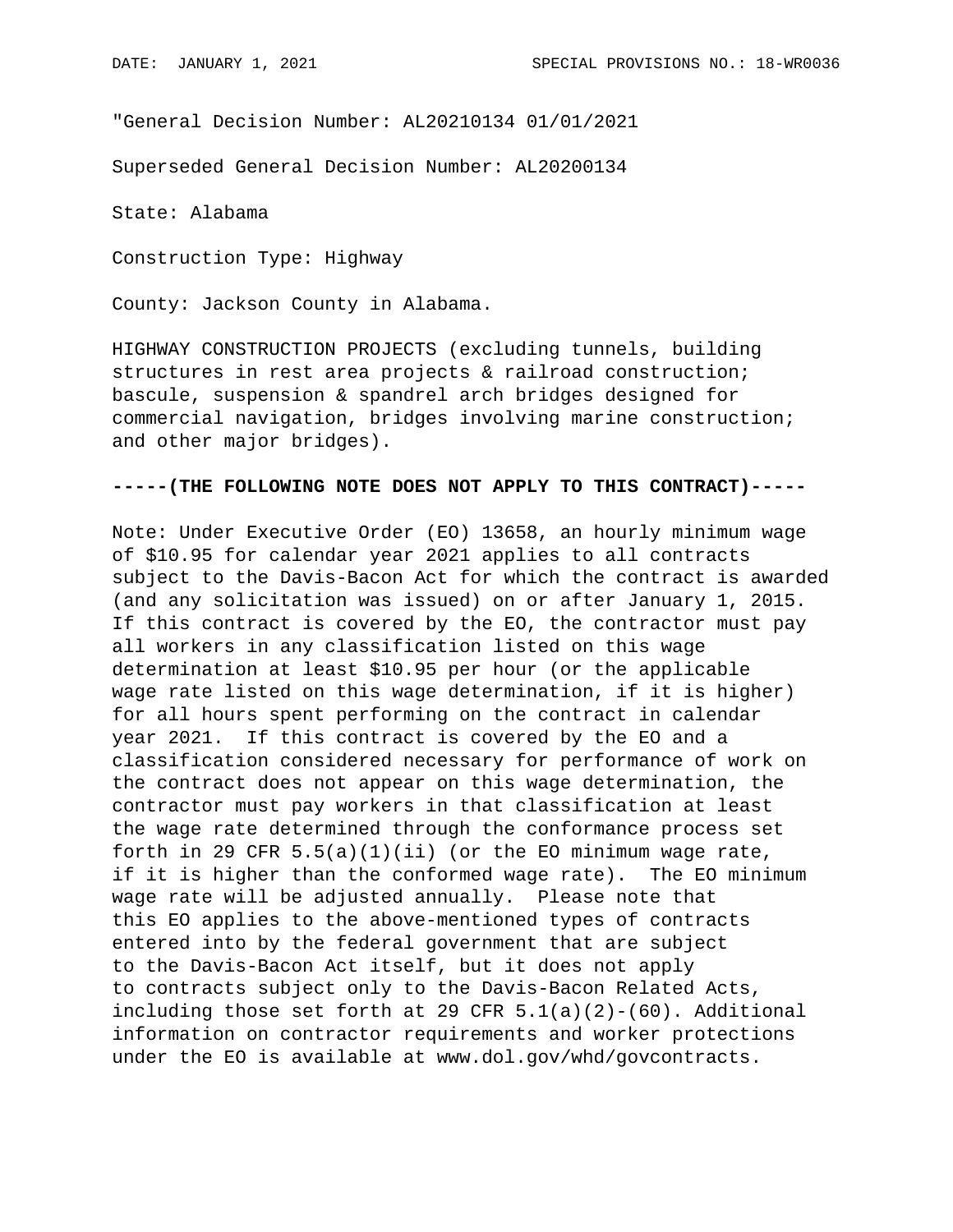| Modification Number | Publication Date |  |
|---------------------|------------------|--|
|                     | 01/01/2021       |  |

# SUAL2019-013 11/13/2019

|                                                                                    | Rates | Fringes |
|------------------------------------------------------------------------------------|-------|---------|
| CEMENT MASON/CONCRETE FINISHER\$ 15.98                                             |       | 0.00    |
| ELECTRICIAN\$ 20.41                                                                |       | 7.49    |
| FORM WORKER\$ 14.83                                                                |       | 0.00    |
| HIGHWAY/PARKING LOT STRIPING:<br>Laborer\$ 11.86                                   |       | 0.00    |
| HIGHWAY/PARKING LOT STRIPING:<br>Operator (Striping Machine)\$ 19.72               |       | 0.00    |
| IRONWORKER, REINFORCING\$ 16.71                                                    |       | 0.00    |
| LABORER GRADE CHECKER\$ 15.89                                                      |       | 0.00    |
| LABORER: Asphalt, Includes<br>Raker, Shoveler, Spreader and<br>Distributor\$ 12.28 |       | 0.00    |
| LABORER: Common or General\$ 11.89                                                 |       | 0.00    |
| LABORER: Mason Tender -<br>Cement/Concrete\$ 11.99                                 |       | 0.00    |
| LABORER: Erosion Control\$ 10.46                                                   |       | 0.00    |
| OPERATOR: Asphalt Spreader\$ 14.87                                                 |       | 0.00    |
| OPERATOR:<br>Backhoe/Excavator/Trackhoe\$ 19.12                                    |       | 0.00    |
| $\texttt{Broom}/\texttt{Sweeper} \dots \dots \$ 12.50<br>OPERATOR:                 |       | 0.00    |
| Bulldozer\$ $15.32$<br>OPERATOR:                                                   |       | 0.00    |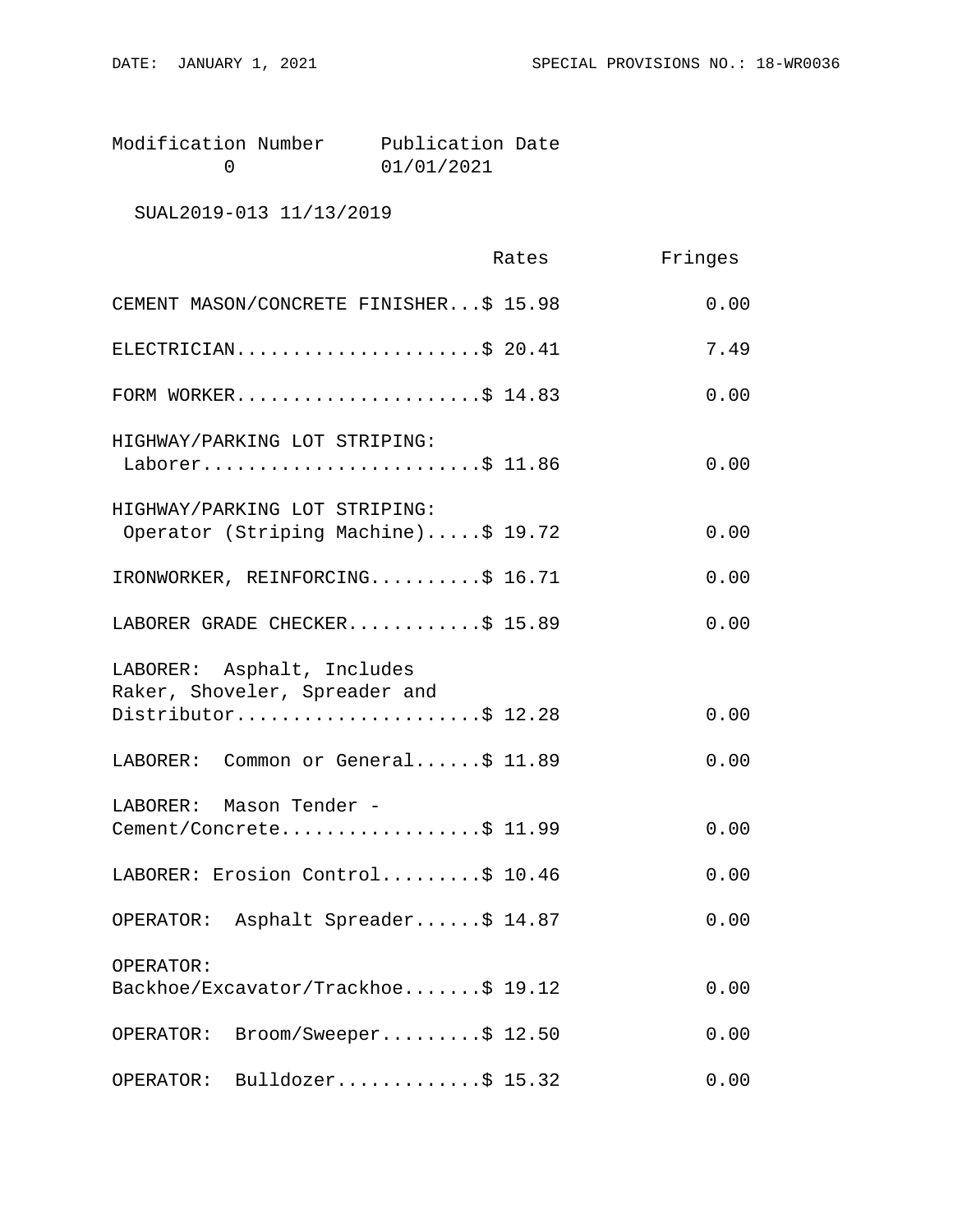|                                        | OPERATOR: $Crane \ldots  \ldots$ \$ 24.02                                 |                          | 0.00 |  |  |
|----------------------------------------|---------------------------------------------------------------------------|--------------------------|------|--|--|
|                                        | OPERATOR: Distributor\$ 15.22                                             |                          | 0.00 |  |  |
|                                        | OPERATOR: Grader/Blade\$ 18.16                                            |                          | 0.00 |  |  |
| OPERATOR:                              | Loader\$ $14.28$                                                          |                          | 0.00 |  |  |
| OPERATOR:                              | Mechanic\$ 17.37                                                          |                          | 0.00 |  |  |
|                                        | OPERATOR: Milling Machine\$ 16.51                                         |                          | 0.00 |  |  |
|                                        | OPERATOR: Paver (Asphalt,                                                 |                          |      |  |  |
|                                        | Aggregate, and Concrete)\$ 16.02                                          |                          | 0.00 |  |  |
|                                        | OPERATOR: Roller\$ 14.00                                                  |                          | 0.00 |  |  |
|                                        | OPERATOR: Tractor\$ 17.14                                                 |                          | 0.00 |  |  |
|                                        | TRAFFIC CONTROL: Flagger\$ 13.39                                          |                          | 0.00 |  |  |
| TRAFFIC CONTROL:                       |                                                                           |                          |      |  |  |
| Laborer-Cones/<br>Barricades/Barrels - |                                                                           |                          |      |  |  |
|                                        | Setter/Mover/Sweeper\$ 13.13                                              |                          | 0.00 |  |  |
|                                        | TRUCK DRIVER: Dump Truck\$ 14.42                                          |                          | 0.00 |  |  |
|                                        | TRUCK DRIVER: Flatbed Truck\$ 15.72                                       |                          | 0.00 |  |  |
|                                        | TRUCK DRIVER: Lowboy Truck\$ 15.88                                        |                          | 0.00 |  |  |
|                                        | TRUCK DRIVER: Water Truck\$ 12.95<br>------------------------------------ | ------------------------ | 0.00 |  |  |
|                                        |                                                                           |                          |      |  |  |

WELDERS - Receive rate prescribed for craft performing operation to which welding is incidental.

#### ================================================================

Note: Executive Order (EO) 13706, Establishing Paid Sick Leave for Federal Contractors applies to all contracts subject to the Davis-Bacon Act for which the contract is awarded (and any solicitation was issued) on or after January 1, 2017. If this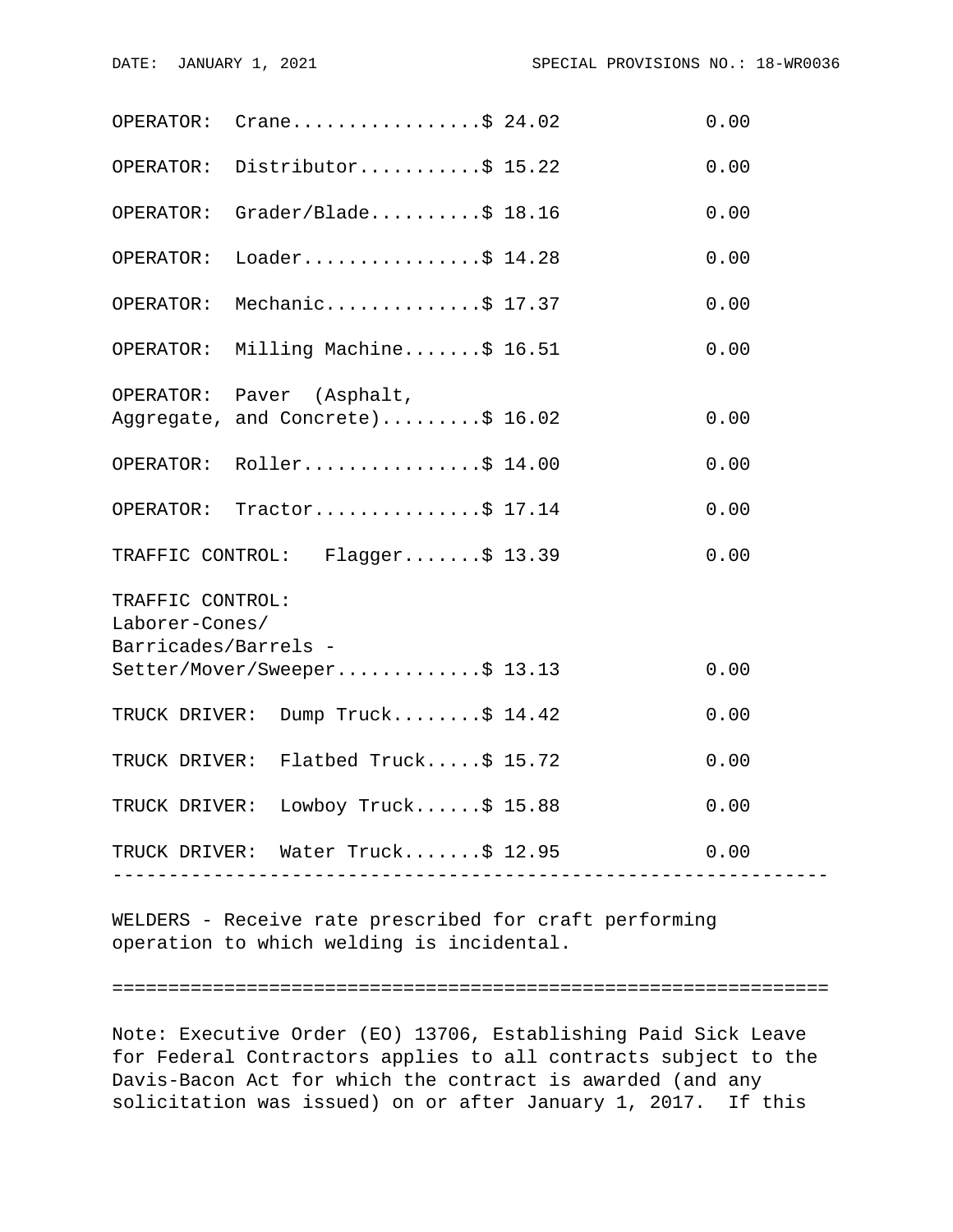contract is covered by the EO, the contractor must provide employees with 1 hour of paid sick leave for every 30 hours they work, up to 56 hours of paid sick leave each year. Employees must be permitted to use paid sick leave for their own illness, injury or other health-related needs, including preventive care; to assist a family member (or person who is like family to the employee) who is ill, injured, or has other health-related needs, including preventive care; or for reasons resulting from, or to assist a family member (or person who is like family to the employee) who is a victim of, domestic violence, sexual assault, or stalking. Additional information on contractor requirements and worker protections under the EO is available at www.dol.gov/whd/govcontracts.

Unlisted classifications needed for work not included within the scope of the classifications listed may be added after award only as provided in the labor standards contract clauses (29CFR 5.5 (a) (1) (ii)).

----------------------------------------------------------------

The body of each wage determination lists the classification and wage rates that have been found to be prevailing for the cited type(s) of construction in the area covered by the wage determination. The classifications are listed in alphabetical order of ""identifiers"" that indicate whether the particular rate is a union rate (current union negotiated rate for local), a survey rate (weighted average rate) or a union average rate (weighted union average rate).

Union Rate Identifiers

A four-letter classification abbreviation identifier enclosed in dotted lines beginning with characters other than ""SU"" or ""UAVG"" denotes that the union classification and rate were prevailing for that classification in the survey. Example: PLUM0198-005 07/01/2014. PLUM is an abbreviation identifier of the union which prevailed in the survey for this classification, which in this example would be Plumbers. 0198 indicates the local union number or district council number where applicable, i.e., Plumbers Local 0198. The next number, 005 in the example, is an internal number used in processing the wage determination. 07/01/2014 is the effective date of the most current negotiated rate, which in this example is July 1,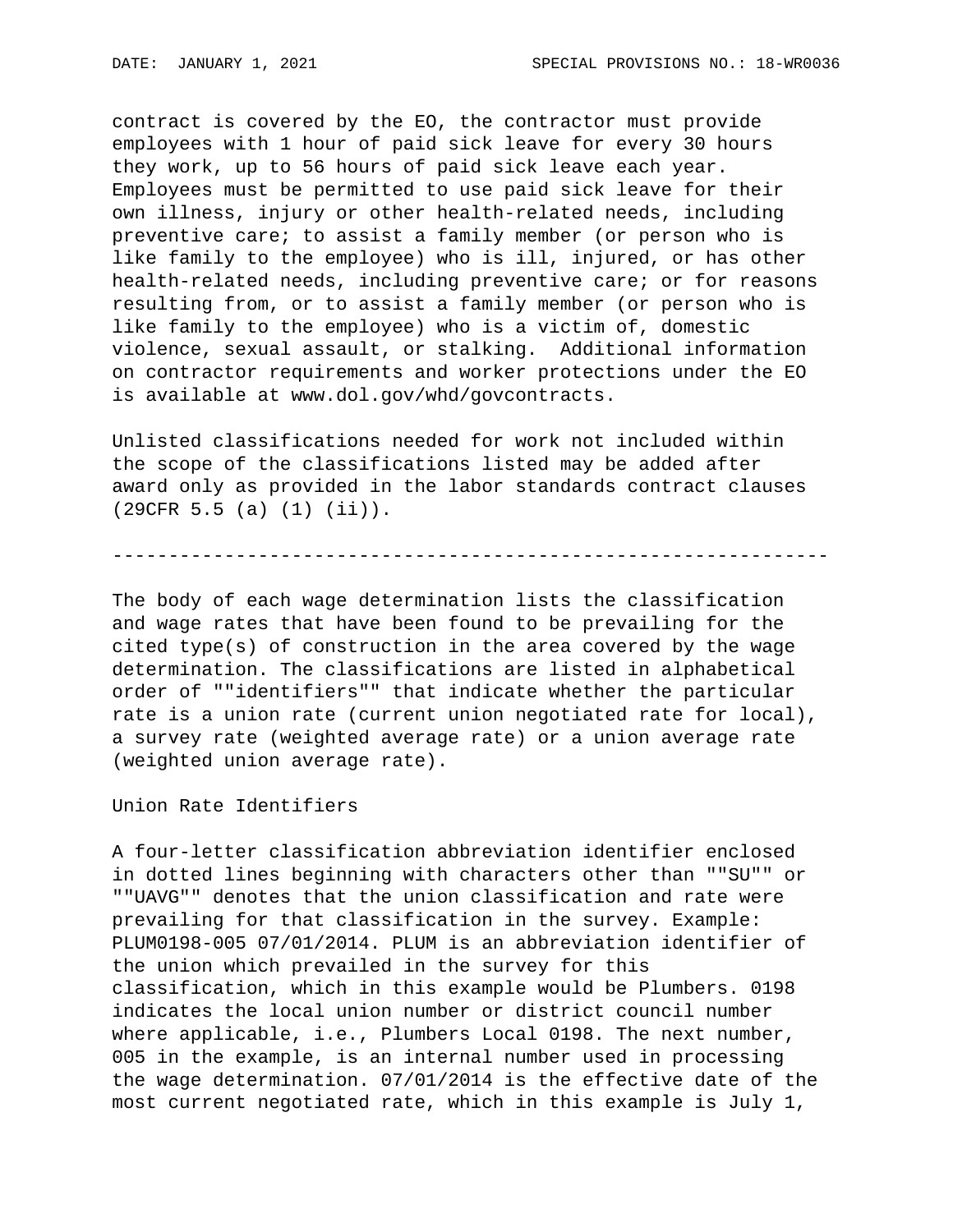# 2014.

Union prevailing wage rates are updated to reflect all rate changes in the collective bargaining agreement (CBA) governing this classification and rate.

### Survey Rate Identifiers

Classifications listed under the ""SU"" identifier indicate that no one rate prevailed for this classification in the survey and the published rate is derived by computing a weighted average rate based on all the rates reported in the survey for that classification. As this weighted average rate includes all rates reported in the survey, it may include both union and non-union rates. Example: SULA2012-007 5/13/2014. SU indicates the rates are survey rates based on a weighted average calculation of rates and are not majority rates. LA indicates the State of Louisiana. 2012 is the year of survey on which these classifications and rates are based. The next number, 007 in the example, is an internal number used in producing the wage determination. 5/13/2014 indicates the survey completion date for the classifications and rates under that identifier.

Survey wage rates are not updated and remain in effect until a new survey is conducted.

Union Average Rate Identifiers

Classification(s) listed under the UAVG identifier indicate that no single majority rate prevailed for those classifications; however, 100% of the data reported for the classifications was union data. EXAMPLE: UAVG-OH-0010 08/29/2014. UAVG indicates that the rate is a weighted union average rate. OH indicates the state. The next number, 0010 in the example, is an internal number used in producing the wage determination. 08/29/2014 indicates the survey completion date for the classifications and rates under that identifier.

A UAVG rate will be updated once a year, usually in January of each year, to reflect a weighted average of the current negotiated/CBA rate of the union locals from which the rate is based.

----------------------------------------------------------------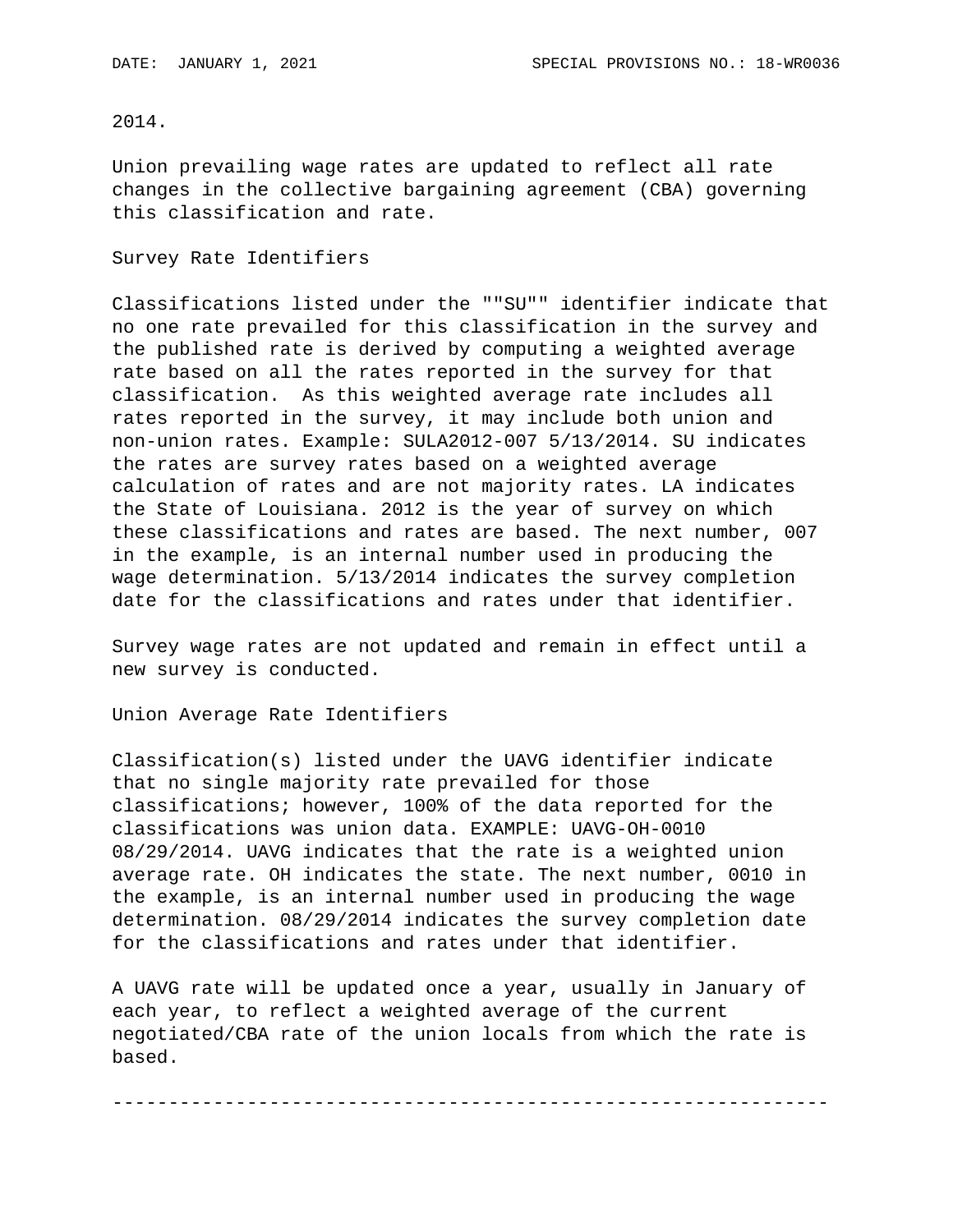#### WAGE DETERMINATION APPEALS PROCESS

1.) Has there been an initial decision in the matter? This can be:

- \* an existing published wage determination
- \* a survey underlying a wage determination
- \* a Wage and Hour Division letter setting forth a position on a wage determination matter
- \* a conformance (additional classification and rate) ruling

On survey related matters, initial contact, including requests for summaries of surveys, should be with the Wage and Hour Regional Office for the area in which the survey was conducted because those Regional Offices have responsibility for the Davis-Bacon survey program. If the response from this initial contact is not satisfactory, then the process described in 2.) and 3.) should be followed.

With regard to any other matter not yet ripe for the formal process described here, initial contact should be with the Branch of Construction Wage Determinations. Write to:

> Branch of Construction Wage Determinations Wage and Hour Division U.S. Department of Labor 200 Constitution Avenue, N.W. Washington, DC 20210

2.) If the answer to the question in 1.) is yes, then an interested party (those affected by the action) can request review and reconsideration from the Wage and Hour Administrator (See 29 CFR Part 1.8 and 29 CFR Part 7). Write to:

> Wage and Hour Administrator U.S. Department of Labor 200 Constitution Avenue, N.W. Washington, DC 20210

The request should be accompanied by a full statement of the interested party's position and by any information (wage payment data, project description, area practice material, etc.) that the requestor considers relevant to the issue.